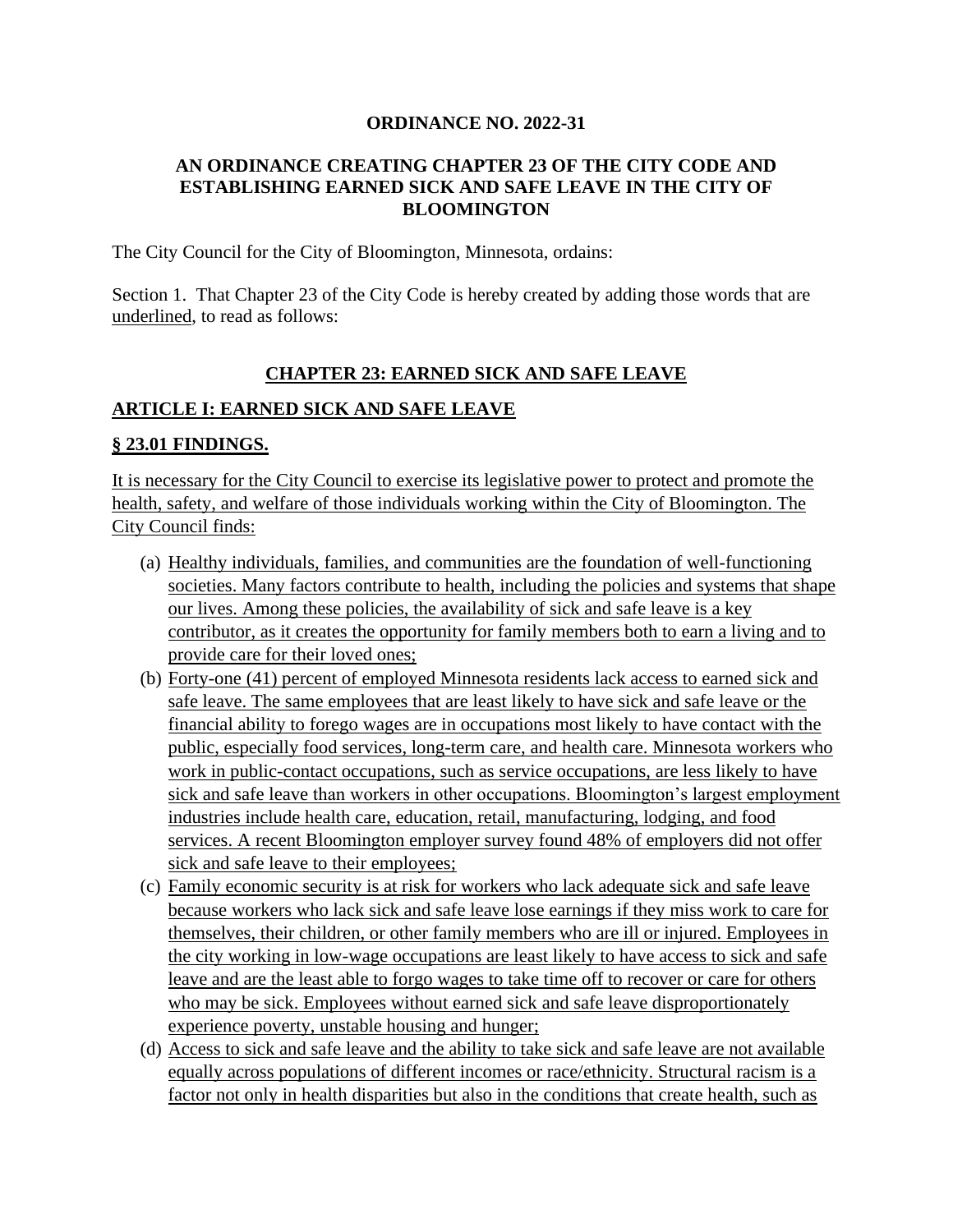sick and safe leave policies. The city continues to increase in diversity of both residents and those who work in the city. People of color are more likely than white people in Bloomington to be in low-paying, frontline jobs with less security and benefits or to work multiple jobs;

- (e) When individuals have no sick and safe leave or an inadequate amount of sick and safe leave available to them, they are more likely to come to work when they or their family members are sick. Absent the proper care needed for treatment or recovery, the ill worker's or ill family member's health problems may intensify or be prolonged;
- (f) Individuals who come to work when they are sick are likely to expose other employees, customers, and members of the public to infectious diseases, such as the flu or coronaviruses like SARS-CoV and MERS-CoV. Individuals with no sick and safe leave, or an inadequate amount of time to take off to care for a sick child, are likely to send sick children to school or a childcare center, thereby potentially spreading contagious illnesses. The lack of access to sick and safe leave has public health implications and has contributed to contagious disease outbreaks in Bloomington;
- (g) Victims of domestic abuse, sexual assault, and stalking that have no sick and safe leave are less able to receive medical treatment, participate in legal proceedings, and obtain other necessary services. In addition, without sick and safe leave, domestic abuse victims are less able to maintain the financial independence necessary to leave abusive situations, achieve safety, and minimize physical and emotional injuries;
- (h) Sick and safe leave will promote the safety, health, and welfare of the people of Bloomington by reducing the chances that worker's illnesses will intensify or be prolonged, by reducing the exposure of co-workers and members of the public to infectious diseases, and by reducing the exposure of children at schools and day cares to infectious diseases; resulting in a healthier and more productive workforce, better health for older family members and children, enhanced public health, and improved family economic security.
- (i) Sick and safe leave will enable victims of domestic abuse, sexual assault, and stalking, and their family members to participate in legal proceedings, receive medical treatment, or obtain other necessary services and, thus, to maintain the financial independence necessary to leave abusive situations, achieve safety, and minimize physical and emotional injuries.
- (j) Over the last few decades, the demographics of the nation's workforce and the structures of the nation's families have undergone significant changes; 80% of children are raised in households that are headed by either a working single parent or two working parents. As a result of these changes, the demands placed on workers with family responsibilities are greater and more complex today than they were in an earlier era.
- (k) To safeguard the public welfare, health, safety, and prosperity of the city, all persons working in our community should have access to adequate sick and safe leave, because doing so will ensure a more stable workforce in our community, thereby benefiting workers, their families, employers, and the community as a whole.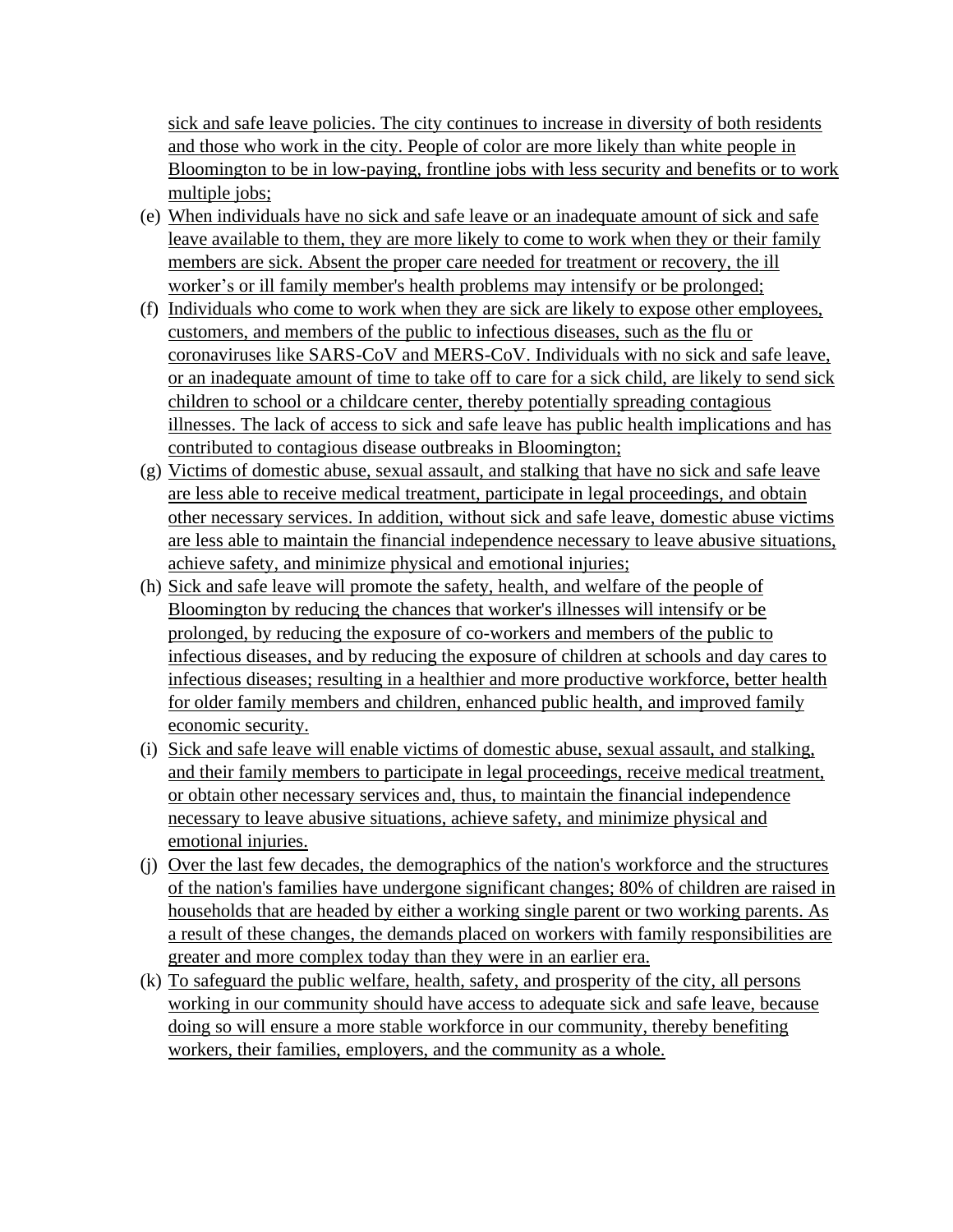### **§ 23.02 PURPOSE.**

The purposes of this article are to:

- (a) To ensure that individuals employed in Bloomington can address their own health needs and the health needs of their families by requiring employers to provide a minimum level of sick and safe leave, including time for family care;
- (b) To reduce public and private health care costs in Bloomington by enabling individuals to seek early and routine medical care for themselves and their family members;
- (c) To protect the public's health in Bloomington by reducing the risk and spread of contagion;
- (d) To assist victims of domestic abuse and their family members by providing them with job-protected sick and safe leave time away from work to allow them to receive treatment and to take the necessary steps to ensure their protection and wellbeing;
- (e) To protect individuals employed in Bloomington from losing their jobs while they use sick and safe leave to care for themselves or their families;
- (f) To safeguard the public welfare, health, safety, and prosperity of the people of and visitors to Bloomington; and
- (g) To accomplish the purposes described in subsections  $(a)$ —(f) in a manner that is feasible for employers and that does not require employers to provide any additional sick and safe leave to their employees if they already provide the same amount of sick and safe leave that can be used for the same purposes and under the same conditions as required in this article.

## **§ 23.03 SEVERABILITY.**

If any part, term, or provision of this article is held by a court of competent jurisdiction to be invalid or unconstitutional, such portion shall be deemed severable and such unconstitutionality or invalidity shall not affect the validity of the remaining portions of this article, which remaining portions shall continue in full force and effect.

### **§ 23.04 PREEMPTION.**

Nothing in this article shall be interpreted or applied so as to create any power or duty in conflict with federal or state law.

### **§ 23.05 DEFINITIONS.**

When used in this article, the following words, terms, and phrases shall have the following meanings, unless the context clearly indicates otherwise.

*Calendar year.* A regular and consecutive twelve (12) month period as determined by an employer and may be based on an employee's employment anniversary date.

*Chain establishment*. An establishment doing business under the same trade name used by two (2) or more establishments, or under the same ownership and doing the same business, whether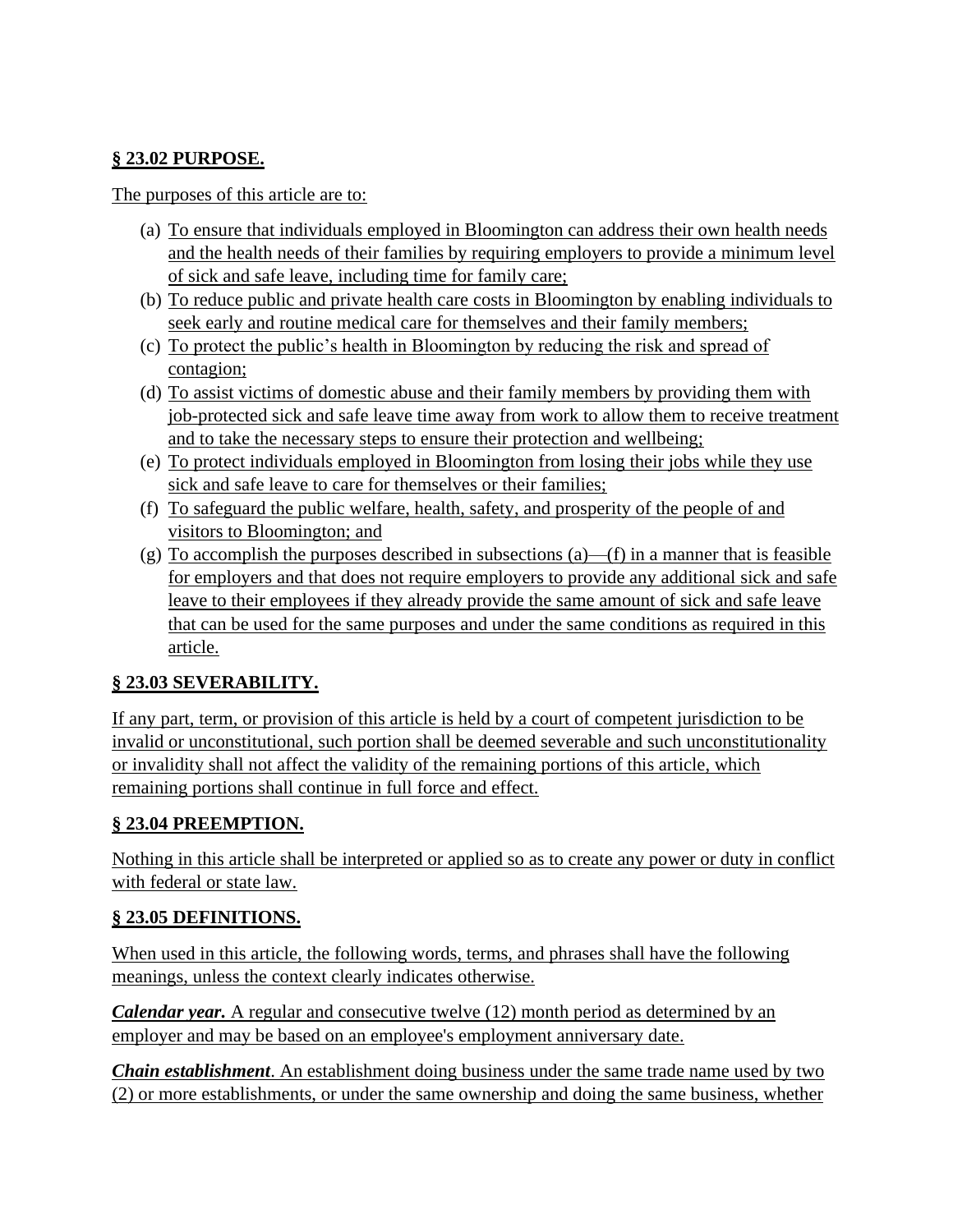such other establishments are located in the city or elsewhere and regardless of the type of ownership of each individual establishment.

*City.* The City of Bloomington, Minnesota.

*Domestic abuse.* Has the meaning defined in Minnesota Statutes, section 518B.01.

*Employee.* Any individual who performs services for hire and compensation for an employer, including temporary employees and part-time employees and who performs work at a location or locations within the geographic boundaries of the city for at least eighty (80) hours in a year for that employer. For purposes of this article, "employee" does not include the following:

(1) Employees classified as extended employment program workers as defined in Minnesota Rules part 3300.6000 and participating in the Minnesota Statutes, section 268A.15 extended employment program;

(2) Independent contractors; or

(3) Student Interns.

*Employer.* A person or entity that employs one (1) or more employees. The term includes an individual, corporation, partnership, association, nonprofit organization, or group of persons. For purposes of this article, "employer" does not include any of the following:

(1) The United States government;

- (2) The State of Minnesota, including any office, department, agency, authority, institution, association, society, or other body of the state, including the legislature and the judiciary; or
- (3) Any county or local government, except the city.

*Exempt employee.* An employee who is exempt from overtime payment requirements under federal or state law.

*Family member.* An employee's child, step-child, adopted child, foster child, adult child, spouse, sibling, parent, step-parent, mother-in-law, father-in-law, grandchild, grandparent, guardian, ward, or members of the employee's household.

*Health care provider*. A person licensed in good standing in Minnesota to provide medical or emergency services and employed in that capacity, including but not limited to doctors, nurses and emergency room personnel.

*Prevailing wage rate*. Has the meaning given in Minnesota Statutes, section 177.42 and as calculated by the Minnesota Department of Labor and Industry.

*Regular rate of pay.* The employee's hourly rate, including payments for shift differentials, for an hourly employee or an equivalent rate for an exempt employee. Regular rate of pay does not include:

- $(1)$  Tips;
- (2) Commissions;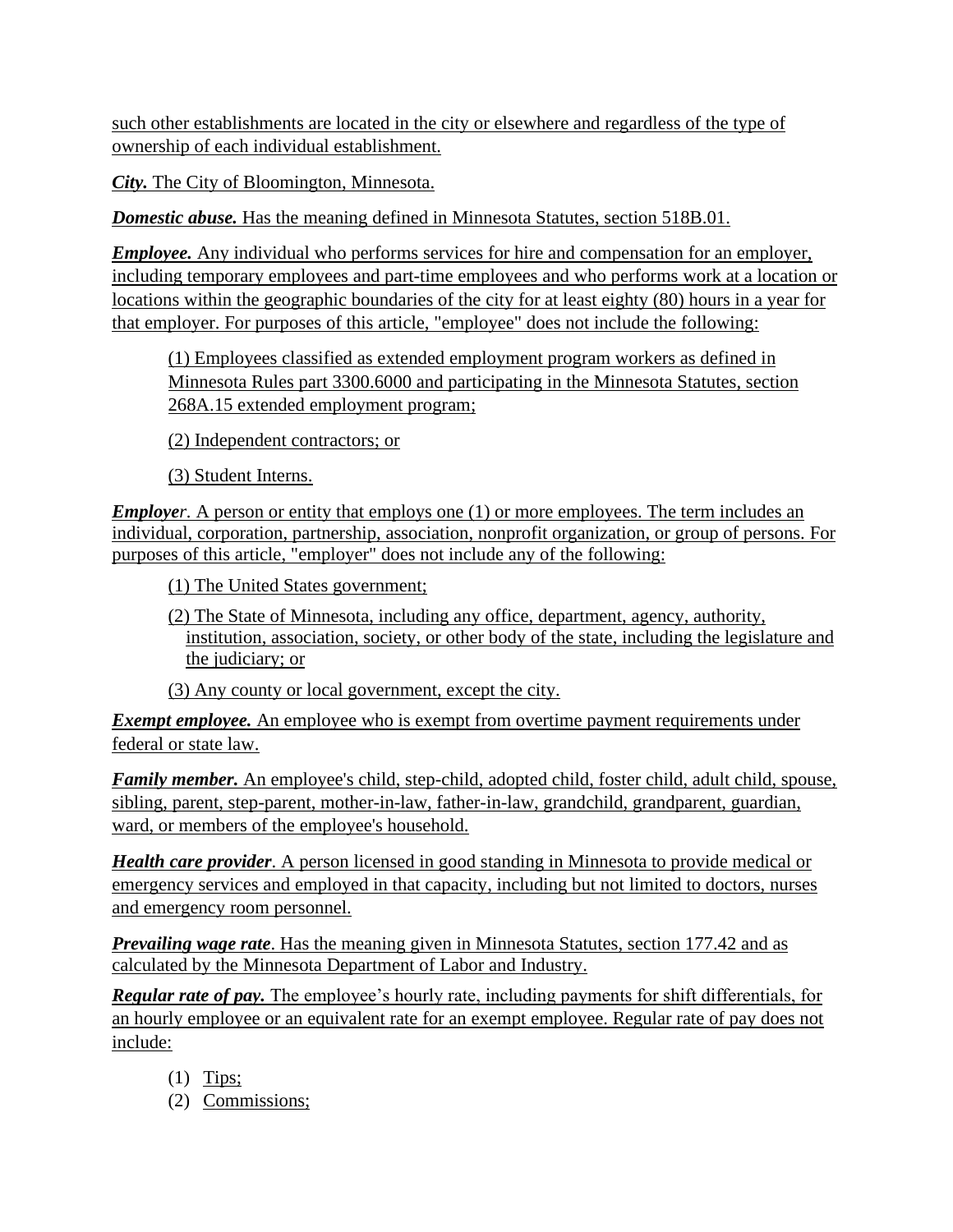- (3) Reimbursements for expenses incurred on the employee's behalf;
- (4) Premium payments for overtime work or work on Saturday's, Sundays, holidays, or scheduled days off, if the premium rate is at least one and one-half  $(1 \frac{1}{2})$  times the normal rate;
- (5) Bonuses;
- (6) Cash or other valuables in the nature of gifts on special occasions;
- (7) Payments made pursuant to a bona fide profit-sharing plan or trust or bona fide thrift or savings plan; or
- (8) Contributions irrevocably made by an employer to a trustee or third person pursuant to a bona fide plan for providing old-age, retirement, life, accident, or health insurance or similar benefits for employees.

*Safe time*. The need for time off under circumstances described in Minnesota Statutes, section 181.9413(b).

*Sexual assault.* An act that would constitute a violation under Minnesota Statutes, sections 609.342 to 609.3453 or 609.352.

*Sick and safe leave.* Leave, paid or unpaid, that may be used for the same purposes and under the same conditions as section 23.07.

*Stalking*. Has the meaning given in Minnesota Statutes, section 609.749.

*Student intern.* An unpaid student who is acquiring hands on training, work experience, or clinical training in connection to a course of study or higher education program for a limited period of time.

## **§ 23.06 ACCRUAL OF SICK AND SAFE LEAVE.**

- (a) Determination of business size
	- (a) An employer's business size for the current calendar year is based upon the average number of employees per week during the previous calendar year.
	- (b) For a new business, the employer's business size for the current calendar year is based upon the average number of employees per week during the first ninety (90) days after its first employee began work.
	- (c) In determining the number of employees, all persons performing work for hire and compensation on a full-time, part-time, or temporary basis shall be counted, whether or not the persons work in the city.
	- (d) Employees jointly employed by two (2) employers must be counted by both employers, whether or not maintained on one (1) of the employer's payroll in determining an employer's business size. In those cases in which a professional employer organization is determined to be a joint employer of a client employer's employees, the client employer would only be required to count employees of the professional employer organization, or employees of other clients of the professional employer organization, if the client employer jointly employed those employees.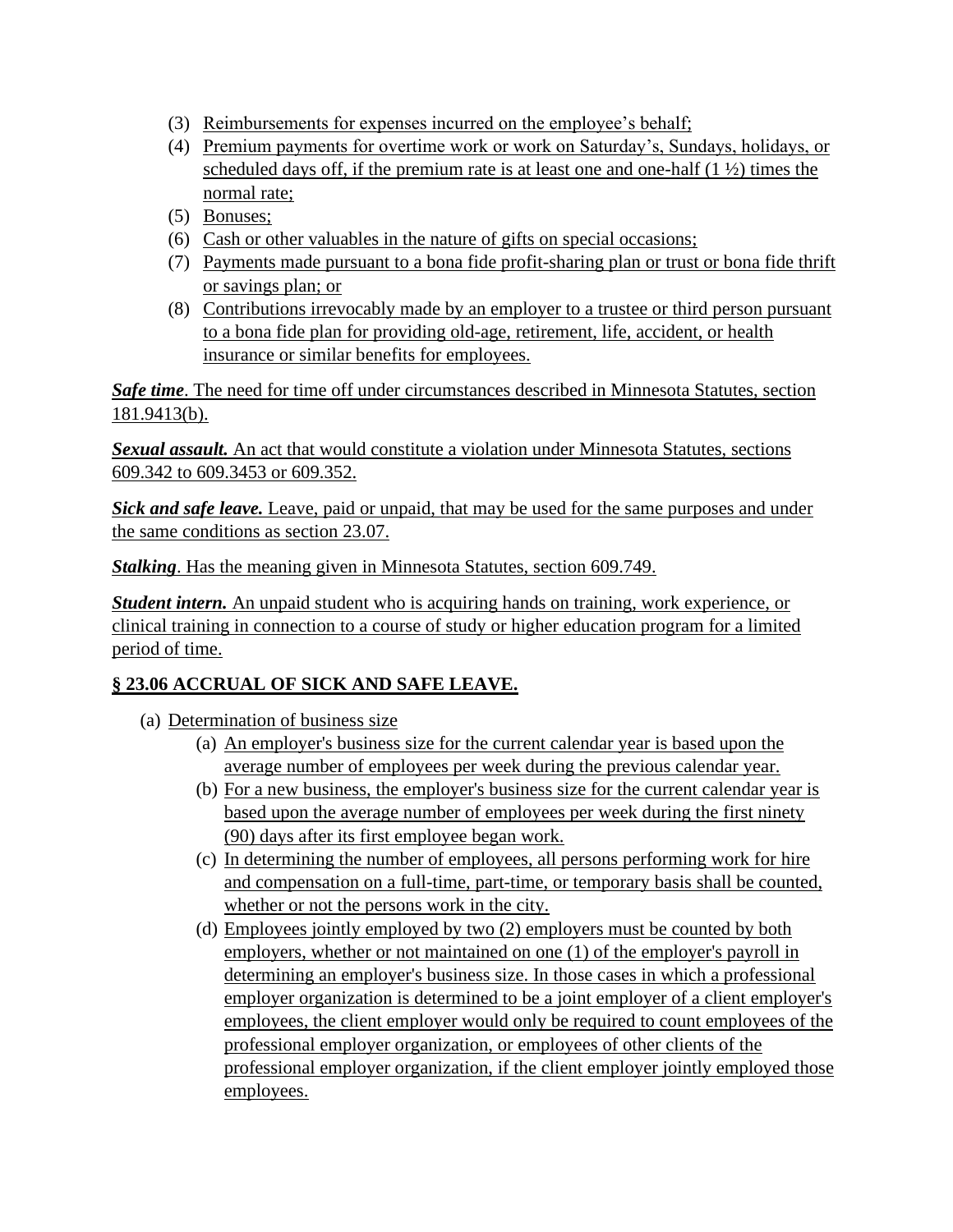- (b) Accrual of sick and safe time
	- (a) Employees accrue a minimum of one (1) hour of sick and safe time for every thirty (30) hours worked within the geographic boundaries of the city up to a maximum of forty-eight (48) hours in a calendar year. Employees may not accrue more than forty-eight (48) hours of accrued sick and safe time in a calendar year unless the employer agrees to a higher amount. Sick and safe time shall accrue only in hour-unit increments; there shall be no accrual of a fraction of an hour of sick and safe time.
	- (b) Exempt employees are deemed to work forty (40) hours in each work week for purposes of accruing sick and safe time, except that such an employee whose normal work week is less than forty (40) hours will accrue sick and safe time based upon the employee's normal work week.
	- (c) Employers shall permit an employee to carry over accrued but unused sick and safe time into the following year. The total amount of accrued but unused sick and safe time for an employee may not exceed eighty (80) hours at any time, unless an employer agrees to a higher amount.
	- (d) Sick and safe time under this article begins to accrue at the commencement of employment of the employee or this article's effective date, whichever is later.
	- (e) An employer may satisfy this section by providing at least forty-eight (48) hours of sick and safe time following the initial ninety (90) days of employment for use by the employee during the first calendar year and providing at least eighty (80) hours of sick and safe time beginning each subsequent calendar year.
	- (f) The frequency with which an employer records sick and safe time accrual may be in a manner consistent with current payroll practices as defined by industry standards or existing employer policies, provided such practice or policy is no less frequent than a monthly basis.

## **§ 23.07 USE OF ACCRUED SICK AND SAFE LEAVE.**

- (a) Employees are entitled to use accrued sick and safe time beginning ninety (90) calendar days following commencement of their employment. After ninety (90) calendar days of employment, employees may use sick and safe time as it is accrued.
- (b) An employee may use accrued sick and safe time for:
	- (1) The employee's mental or physical illness; injury; health condition; need for medical diagnosis; care, including prenatal care; treatment of a mental or physical illness, injury, or health condition; or need for preventive medical or health care.
	- (2) The care of a family member with a mental or physical illness, injury, or health condition who needs medical diagnosis, care including prenatal care, treatment of a mental or physical illness, injury, or health condition; who needs preventive medical or health care; or the death of a family member.
	- (3) An absence due to domestic abuse, sexual assault, or stalking of the employee or employee's family member, provided the absence is to: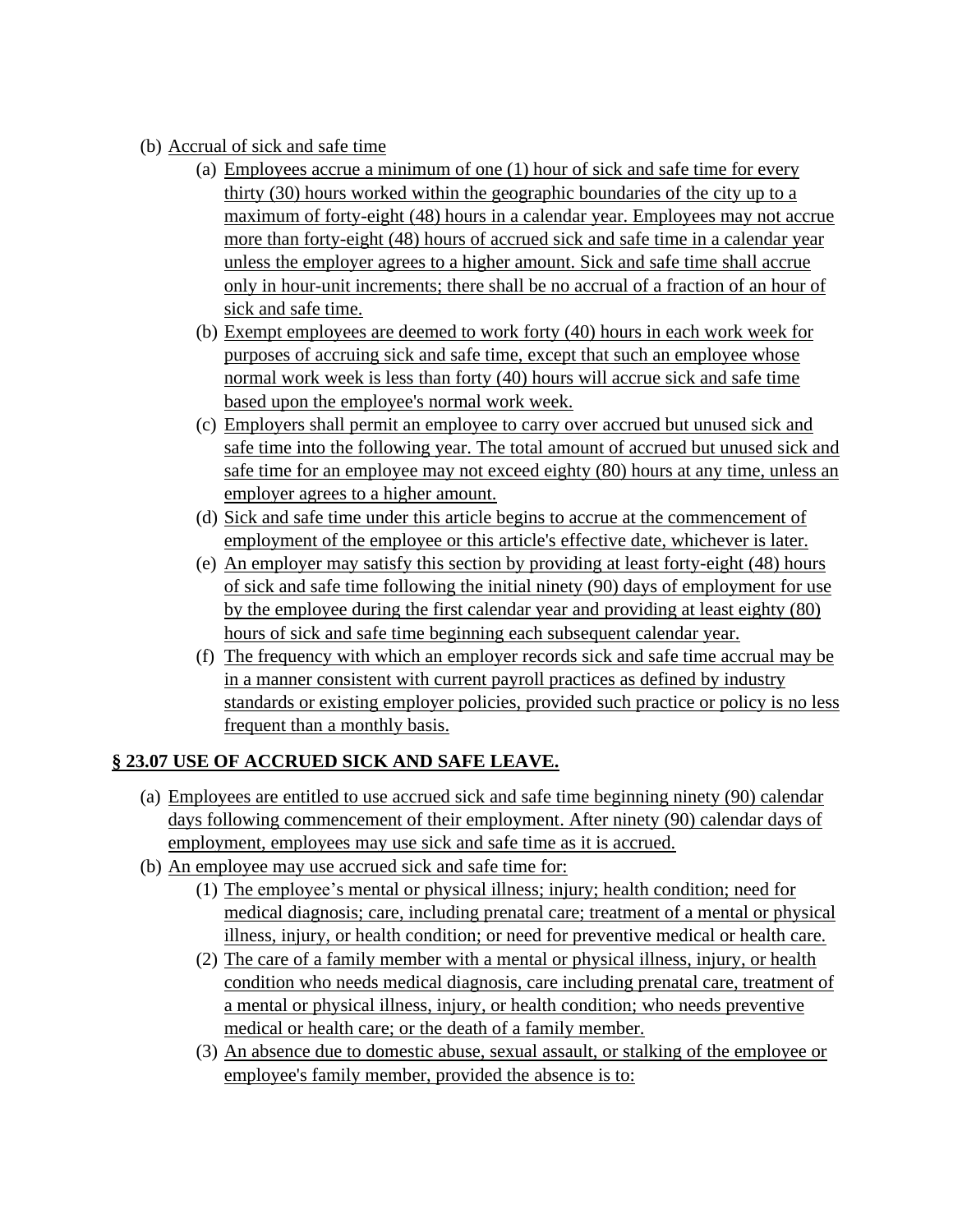- i. Seek medical attention or psychological or other counseling services related to physical or psychological injury or disability caused by domestic abuse, sexual assault, or stalking;
- ii. Obtain services from a victim services organization;
- iii. Seek relocation due to domestic abuse, sexual assault, or stalking; or
- iv. Seek legal advice or take legal action, including preparing for or participating in any civil or criminal legal proceeding related to or resulting from domestic abuse, sexual assault, or stalking.
- (4) The closure of the employee's place of business by order of a public official to limit exposure to an infectious agent, biological toxin, hazardous material, or other public health emergency.
- (5) To accommodate the employee's need to care for a family member whose school or place of care has been closed by order of a public official to limit exposure to an infectious agent, biological toxin, hazardous material, or other public health emergency.
- (6) To accommodate the employee's need to care for a family member whose school or place of care has been closed due to inclement weather, loss of power, loss of heating, loss of water, or other unexpected closure.
- (c) If the need for use is foreseeable, an employer may require advance notice of the intention to use sick and safe time, but in no case shall an employer require more than seven (7) days' advance notice. If the need is not foreseeable, an employer may require an employee to give notice of the need for sick and safe time as soon as practicable.
- (d) It is not a violation of this article for an employer to require reasonable documentation that the sick and safe time covered by paragraph  $(b)(1)$ ,  $(b)(2)$ , and  $(b)(3)(i)$  for absences of more than three (3) consecutive days, only if the employer provides health insurance benefits to the employee.
- (e) An employer may not require, as a condition of an employee's use of sick and safe time, that the employee seek or find a replacement worker to cover the hours during which the employee uses sick and safe time.
- (f) An employer must allow an employee to use sick and safe time in increments consistent with current payroll practices as defined by industry standards or existing employer policies, provided such increment is not more than four (4) hours.
- (g) An employer with five (5) or more employees must compensate the employee at the regular rate of pay for the hours the employee was scheduled to work during the time the employee uses their accrued sick and safe time. In no case shall the employee be compensated at a rate less than the rate requirement in Minnesota Statutes, section 177.24. Compensation is only required for hours that an employee is scheduled to have worked.
- (h) An employer with less than five (5) employees must allow employees unpaid use of accrued sick and safe time. An employer with less than five (5) employees may compensate the employee at the employee's regular rate of pay for the hours the employee was scheduled to work during the time the employee uses their accrued sick and safe time.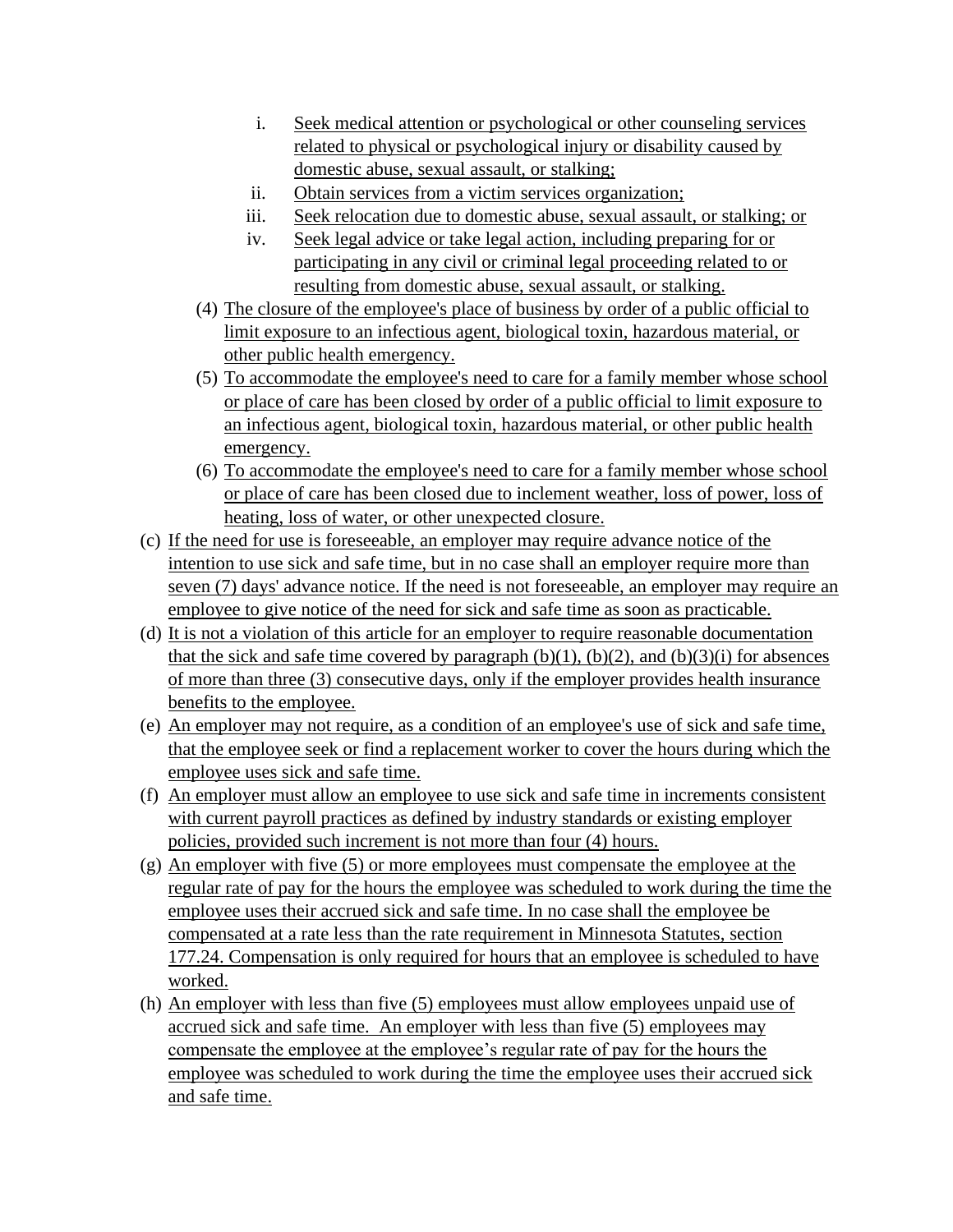- (i) A health care provider may only use sick and safe time when the health care provider has been scheduled to work. A health care provider has not been scheduled to work for shifts for which the health care provider chooses to call in and request a shift occurring within twenty-four (24) hours, or for shifts for which the health care provider has only been asked to remain available or on call, unless the health care provider has been asked to remain on the employer's premises.
- (j) An employer may opt to satisfy the requirements of this article for construction industry employees by:
	- (1) Paying at least the prevailing wage rate as defined by Minnesota Statutes, Section 177.42 and as calculated by the Minnesota Department of Labor and Industry; or
	- (2) Paying at least the required rate established in a registered apprenticeship agreement for apprentices registered with the Minnesota Department of Labor and Industry.

An employer electing this option shall be deemed in compliance with this article for construction industry employees who receive either at least the prevailing wage rate or the rate required in the applicable apprenticeship agreement regardless of whether the employees are working on private or public projects.

(k) An employer is only required to allow an employee to use sick and safe time that is accrued pursuant to this article when the employee is scheduled to perform work within the geographic boundaries of the city. An employer may allow use of accrued sick and safe time when an employee is scheduled to perform work for the employer outside of the city.

### **§ 23.08 EXERCISE OF RIGHTS; RETALIATION PROHIBITED.**

- (a) It shall be unlawful for an employer or any other person to interfere with, restrain, or deny the exercise of, or the attempt to exercise, any right protected under this article.
- (b) An employer shall not take adverse employment action or discriminate against an employee because the employee has exercised rights under this article. Such rights include, but are not limited to, requesting accrued sick and safe time, using accrued sick and safe time, informing any person about any employer's alleged violation of this article, making a complaint or filing an action to enforce a right to accrued sick and safe time under this article.
- (c) If an employee exercises rights under this article and within ninety (90) days of the exercise of those rights, the employer materially changes the terms and conditions of the employee's employment, including terminating, constructively discharging, reducing the employee's wages or benefits, or making other changes in the employment that affect the employee's future career prospects, there is a rebuttable presumption the employer has retaliated against the employee. The employer may rebut this presumption by presenting clear and convincing evidence that the action was taken for a legitimate, non-retaliatory purpose.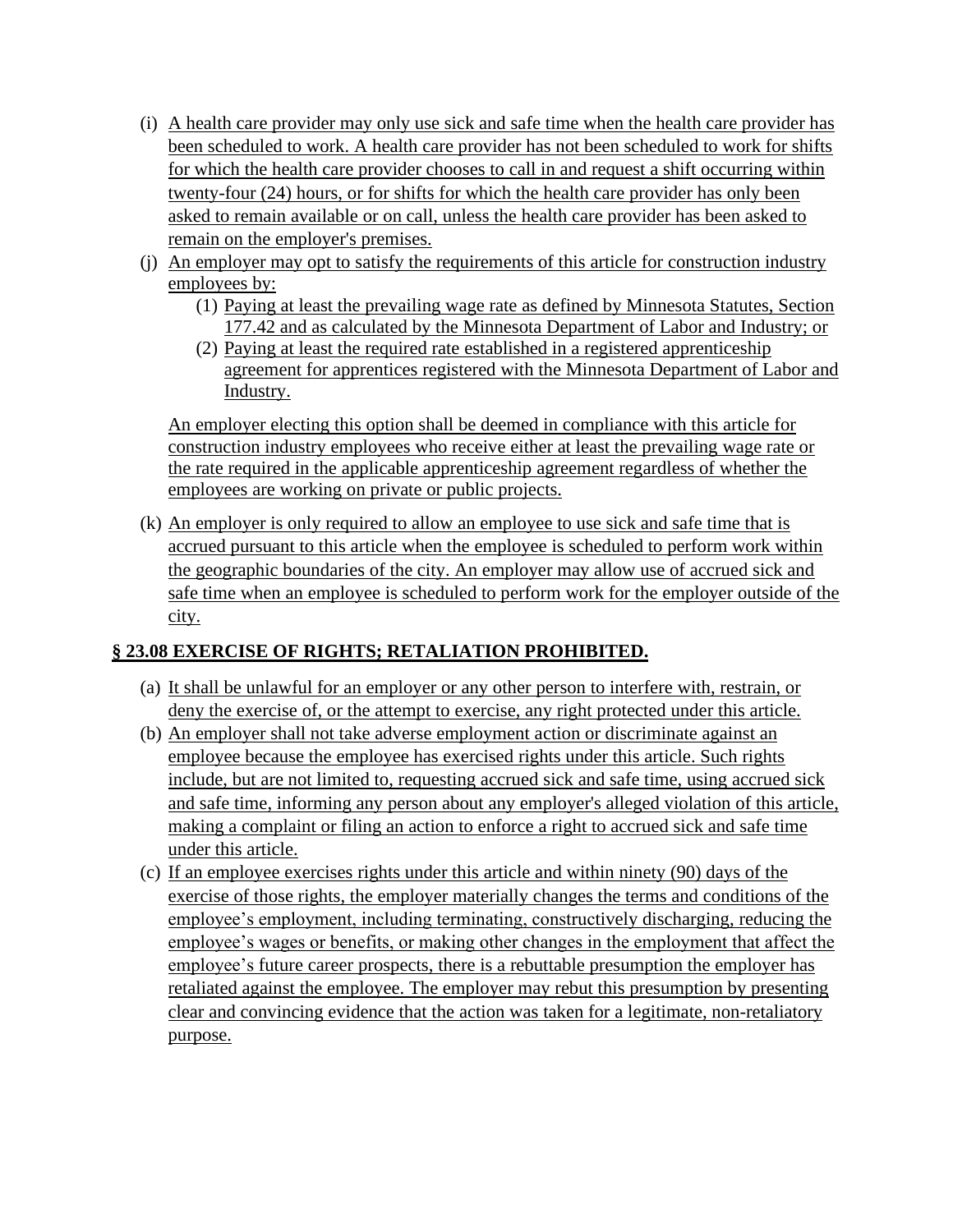#### **§ 23.09 NOTICE AND POSTING.**

- (a) The City Attorney's Office shall, by the effective date of this article, publish and make available to employers, in all languages spoken by more than five (5) percent of the workforce in the city, as calculated by the city, notices suitable for posting by employers in the workplace informing employees of their rights under this article. The City Attorney's Office shall update this notice on December 1 of any year in which there is a change in the languages spoken by more than five (5) percent of the city workforce.
- (b) Every employer shall post, in a conspicuous place at any workplace or job site where any employee works, the notices required by paragraph (a). Every employer shall post this notice in English, and any language spoken by at least five (5) percent of the employees at the workplace or job site if published by the City Attorney's Office.
- (c) An employer that provides an employee handbook to its employees must include in the handbook notice of employee rights and remedies under this article.

## **§ 23.10 REQUIRED STATEMENT TO EMPLOYEE.**

Upon request by an employee, the employer must provide, in writing or electronically, information stating the employee's then-current amount of:

- (a) Accrued sick and safe time available to the employee; and
- (b) Used sick and safe time.

Employers may choose a reasonable system for providing this notification, including, but not limited to, listing information on each pay stub or developing an online system where employees can access their own information.

### **§ 23.11 EMPLOYER RECORDS**

- (a) An employer must maintain accurate records for each employee showing:
	- (1) For non-exempt employees, hours worked.
	- (2) Hours of leave available for sick and safe time purposes.
	- (3) Hours of leave used for sick and safe time purposes.
- (b) The records required by this section must be retained for a period of not less than three (3) years in addition to the current calendar year.
- (c) An employer must allow an employee to inspect records required by this section and relating to that employee at a reasonable time and place.
- (d) The City Attorney's Office shall have access to the records required by both this section and Minnesota Statutes, Chapter 181, with appropriate notice and at a mutually agreeable time, to monitor compliance with the requirements of this article, including, but not limited to, inspection and copying of books and records, interviewing employees and former employees, and investigating alleged violations of this article. Social Security numbers and employees' personal addresses shall not be a matter of public record.
- (e) If an employer fails to maintain or retain adequate records or does not allow the City Attorney's Office reasonable access to the records and an issue arises as to an alleged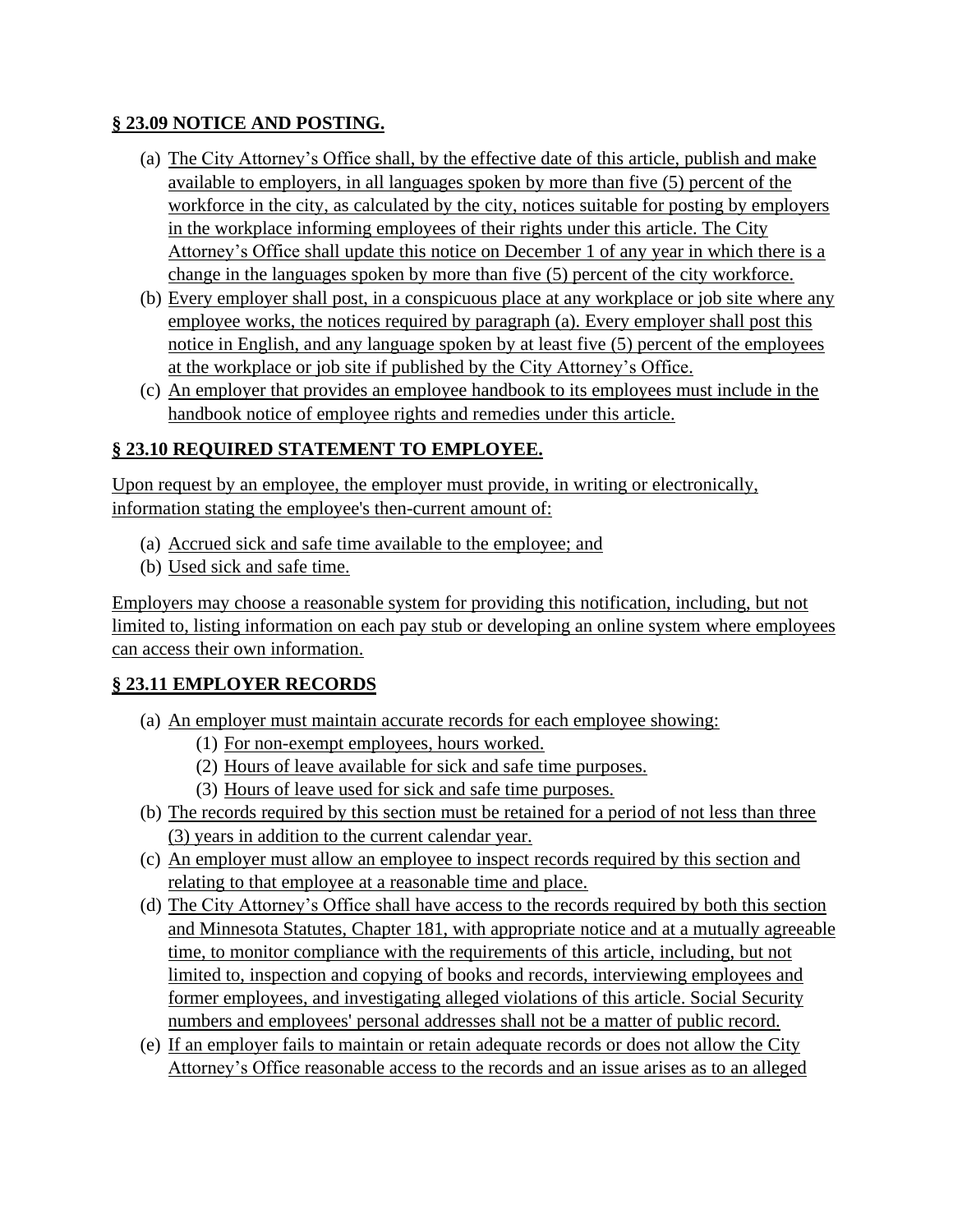violation of an employee's rights under this article, it shall be presumed that the employer has violated this article, absent clear and convincing evidence otherwise.

(f) If, in conjunction with this article, an employer possesses health or medical information regarding an employee or an employee's family member or information pertaining to domestic abuse, sexual assault, or stalking of an employee or an employee's family member, the employer must treat such information as confidential and not disclose the information except with permission of the employee, when ordered by a court or administrative agency, or when otherwise required by federal or state law.

# **§ 23.12 TERMINATION; TRANSFER; SEPARATION.**

- (a) Nothing in this article may be construed as requiring financial or other reimbursement to an employee from an employer upon the employee's termination, resignation, retirement, or other separation from employment for accrued sick and safe time that has not been used.
- (b) If an employee is transferred to a separate division, entity, or location out of the city, but remains employed by the same employer, and the employer does not allow the use of accrued paid sick and safe time outside the city, the employer must maintain the employee's accrued sick and safe time on the books for a period of three (3) years from the time of the transfer. If, within three (3) years of the time of the employee's transfer to separate division, entity, or location out of the city, the employee is transferred back to a division, entity, or location within the city, but remains employed by the same employer, the employee is entitled to all previously accrued sick and safe time accrued but not used at the prior division, entity, or location within the city and is entitled to use all accrued sick and safe time as provided in this article.
- (c) If an employee is transferred to a separate division, entity, or location within the city, but remains employed by the same employer, the employee is entitled to all accrued sick and safe time accrued but not used at the prior division, entity, or location and is entitled to use all accrued sick and safe time as provided in this article.
- (d) When there is a separation from employment and the employee is rehired within one hundred and twenty (120) days of separation by the same employer, previously accrued sick and safe time that had not been used or paid out upon separation from employment, must be reinstated. An employee is entitled to use accrued sick and safe time and accrue additional sick and safe time at the commencement of reemployment.

## **§ 23.13 EMPLOYER SUCCESSION.**

When a different employer succeeds or takes the place of an existing employer, all employees of the original employer who remain employed by the successor employer are entitled to all accrued sick and safe time accrued, but not used when employed by the original employer and are entitled to use all accrued sick and safe time previously accrued but not used.

# **§ 23.14 EMPLOYEE EXCHANGE OF HOURS.**

Nothing in this article shall be construed to prohibit an employer from establishing a policy whereby employees may voluntarily exchange hours or trade shifts.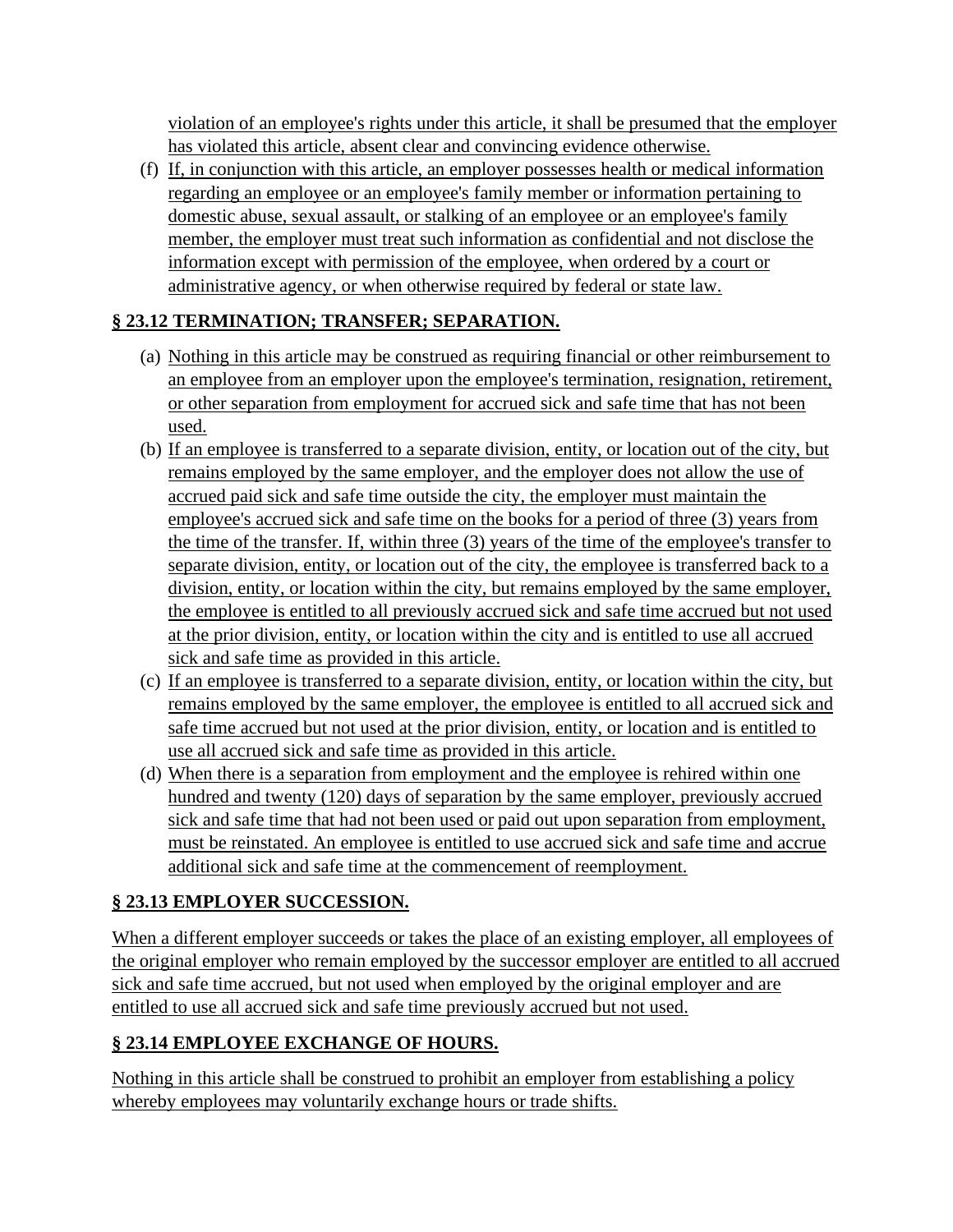## **§ 23.15 AUTHORITY.**

- (a) The City Attorney's Office has broad authority to implement, administer and enforce this article. The City Attorney's Office shall have broad authority to investigate possible violations of this article whenever it has cause to believe that any violation of this article has occurred, either on the basis of a report of a suspected violation or on the basis of any other credible information, including violations found during the course of an investigation.
- (b) The City Attorney's Office shall promulgate appropriate rules to implement, administer, and enforce this article. Such rules shall:
	- (1) Be consistent with this article and may be relied on by employers, employees, and other persons to determine their rights and responsibilities under this article.
	- (2) Establish procedures for fair, efficient, and cost-effective implementation and enforcement of this article, including rules ensuring timely review of reports of violation and governing procedure for any appeals to an administrative hearing officer under section 23.20.
	- (3) Establish procedures for informing employers of their duties and employees of their rights under this article and monitoring employer compliance.

The City Attorney's Office shall publish, maintain, and make available to the public any such initial rules at least ninety (90) days prior to their effective date. Any revisions to published rules shall be published, maintained, and made available to the public at least thirty (30) days prior to their effective date.

## **§ 23.16 IMPLEMENTATION.**

- (a) The City Attorney's Office shall work with all relevant city departments, state, and federal agencies, divisions, departments, bureaus, or institution of government to implement, promote, and enforce this article.
- (b) The City Attorney's Office shall develop and implement a multilingual and culturally specific outreach and community engagement program to educate employees and employers about their rights and obligations under this article. This outreach program shall include media, trainings and materials accessible to the diversity of employees and employers in the city.

## **§ 23.17 ENFORCEMENT.**

- (a) Report of violations. An employee or other person may report to the City Attorney's Office any suspected violation of this article. A report of a suspected violation may be filed only if the matter complained of occurred after the effective date of this article and within three hundred sixty-five (365) days prior to filing of the report.
- (b) Investigation process:
	- (1) The City Attorney's Office has sole discretion to decide whether to investigate or to pursue a violation of this article. If the City Attorney's Office decides not to investigate or otherwise pursue a report of suspected violation, the City Attorney's Office must provide a written notification to any employee or other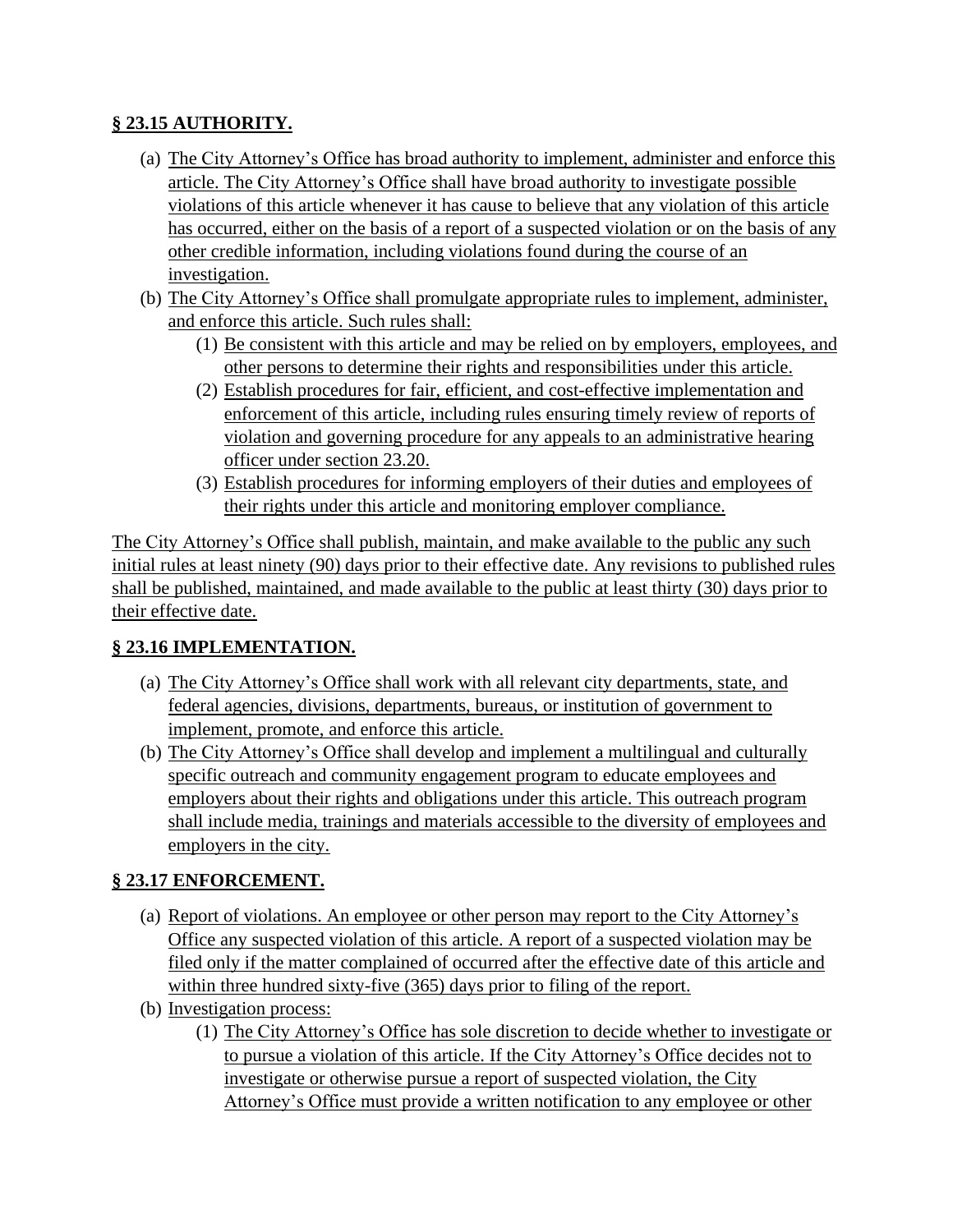person who filed the report that the City Attorney's Office is declining to further investigate the report and reason for declining. The employee or other person may within twenty-one (21) days, file a request for reconsideration with the City Attorney. The City Attorney's Office must provide a written response on the reconsideration within twenty (20) days.

- (2) The City Attorney's Office may initiate an investigation pursuant to a complaint or when the City Attorney's Office has reason to believe that a violation has occurred.
- (3) To pursue a violation of this article, the City Attorney's Office must serve a notice of investigation setting forth the allegations and pertinent facts upon an employer by U.S. mail. The notice of investigation shall be accompanied by a request for a written position statement and may include a request for records or other information. The notice shall also inform the employer that retaliation for claiming rights under this article is a basis for additional monetary damages.
- (4) An employer's position and response to any request for records must be provided to the City Attorney's Office as provided in the City Attorney's Office's rules. An employer's failure to provide a position statement or to timely and fully respond to a request for records or any other reasonable request issued by the department pursuant to an investigation creates a rebuttable presumption of a violation of this article for the purposes of the investigation and determination of violation. An employer that fails to respond to a request for records may not use such records in any appeal pursuant to section City Attorney's Office to challenge the correctness of any determination of violation by the City Attorney's Office of damages owed or penalties assessed.
- (5) Investigations shall be conducted in an objective and impartial manner.
- (6) The City Attorney's Office shall consider any statement of position or evidence with respect to the alleged violation which the employee or person who filed the report of suspected violation or employer wishes to submit.
- (7) The City Attorney's Office may require a fact-finding conference or participation in another process with the employer, employee, or other person who filed the report of a suspected violation, and any of their agents and witnesses during the investigation in order to define the issues, determine which elements are undisputed, resolve those issues that can be resolved and afford an opportunity to discuss or negotiate settlement.
- (c) The City Attorney's Office determination of violation. Except when there is an agreed upon settlement, the City Attorney's Office must issue a written determination of violation with findings of fact resulting from the investigation and a statement of whether a violation of this article has or has not occurred based upon a preponderance of the evidence presented to the City Attorney's Office. The determination of violation must be issued to the employer and any employee or other person who filed the suspected violation report.
- (d) For alleged first violations arising during the first three hundred and sixty-five (365) days following the effective date of this article, the City Attorney's office must issue a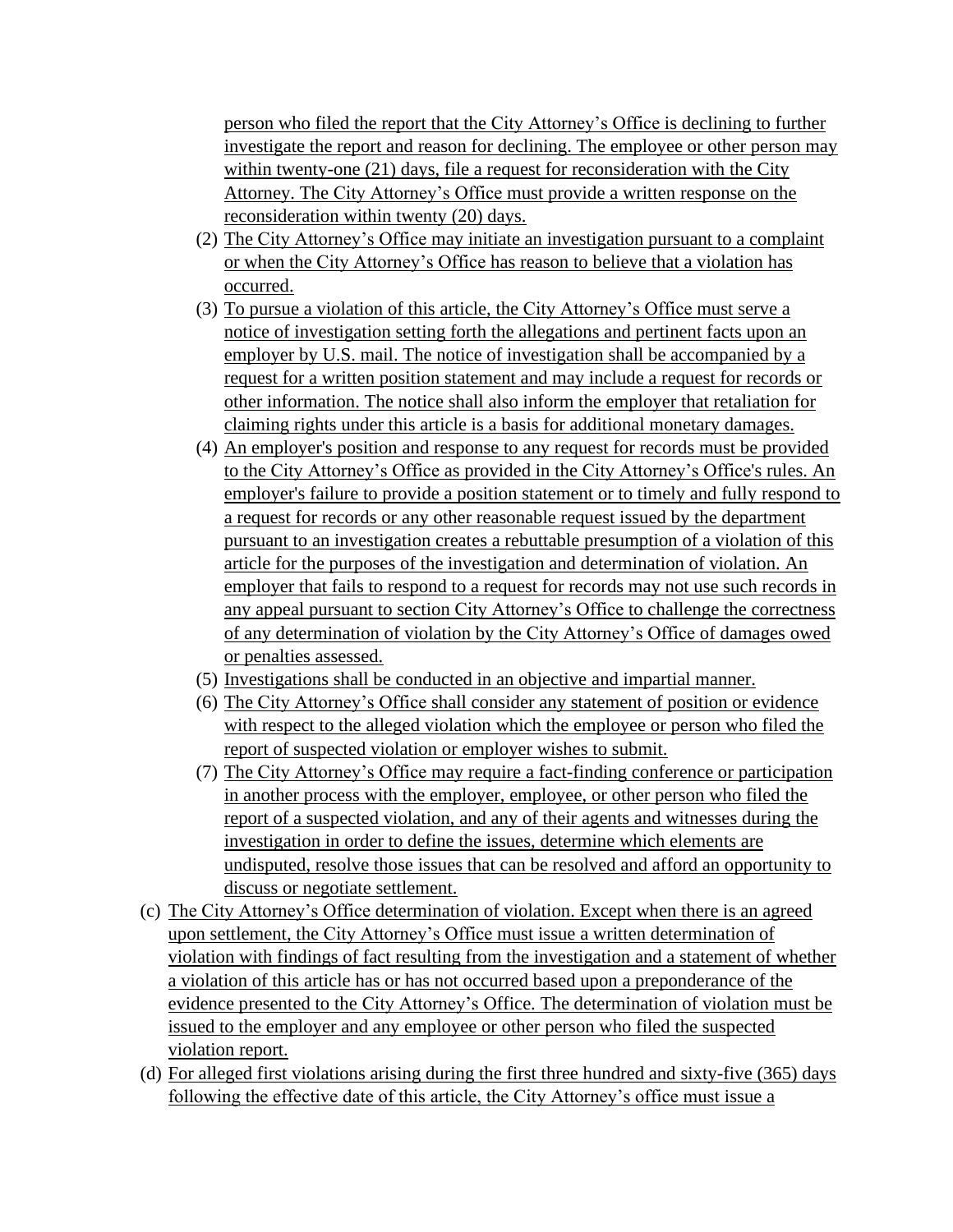warning letter and notice to correct and attempt to mediate disputes. For subsequent alleged violations arising during the first three hundred and sixty five (365) days following the effective date of this article, the City Attorney's Office may impose the relief and penalties provided in section 23.19.

## **§ 23.19 RELIEF AND ADMINISTRATIVE PENALTIES.**

The City Attorney may order any appropriate relief for a determination including, but not limited to:

- (a) Reinstatement and back pay.
- (b) The crediting to an employee of any accrued sick and safe time accrued but not credited plus payment to the employee of the dollar value of the accrued sick and safe time accrued but not credited multiplied by two (2), or two hundred fifty dollars (\$250.00), whichever amount is greater.
- (c) The payment of any accrued sick and safe time unlawfully withheld plus payment to the employee of the dollar amount of accrued sick and safe leave withheld multiplied by two (2), or two hundred fifty dollars (\$250.00), whichever amount is greater.
- (d) For a second violation by an employer against the same employee, in addition to any of the above remedies, the City Attorney's Office shall issue an administrative fine up to one thousand dollars (\$1,000.00) payable to the City. Such funds shall be allocated to the department and used to offset the costs of implementing and enforcing this article.
- (e) For a third or subsequent violations by an employer against the same employee, in addition to any of the above remedies, the City Attorney's Office shall issue an administrative fine up to one thousand dollars (\$1,000) payable to the employee.

## **§ 23.20 APPEAL.**

- (a) An employee, former employee, or employer may appeal from a determination by filing an appeal in writing with the City Attorney's Office within twenty-one (21) days of the date of service of the determination. Failure by the employer to file a timely, written appeal shall constitute admission to the violation, and the violation shall be deemed final upon expiration of the twenty-one (21) day period.
- (b) Upon an appeal of the City Attorney's determination, the City Attorney's Office shall refer the matter to an administrative hearing officer pursuant to Chapter 1 of the City Code.
- (c) In such appeal, the hearing officer shall consider the record submitted to it by the City Attorney's Office, the written statements of positions by the parties involved, and may, in the discretion of the hearing officer, take testimony to resolve issues of credibility or factual disputes and hear oral arguments. The hearing officer shall reverse the City Attorney's Office's determination only upon a finding that it is clearly erroneous. The hearing officer's decision of the appeal shall constitute the city's final decision without any further right of administrative appeal.
- (d) The City Attorney's Office shall notify the employer and the employee or other person who filed the suspected violation report at issue of the hearing officer's decision.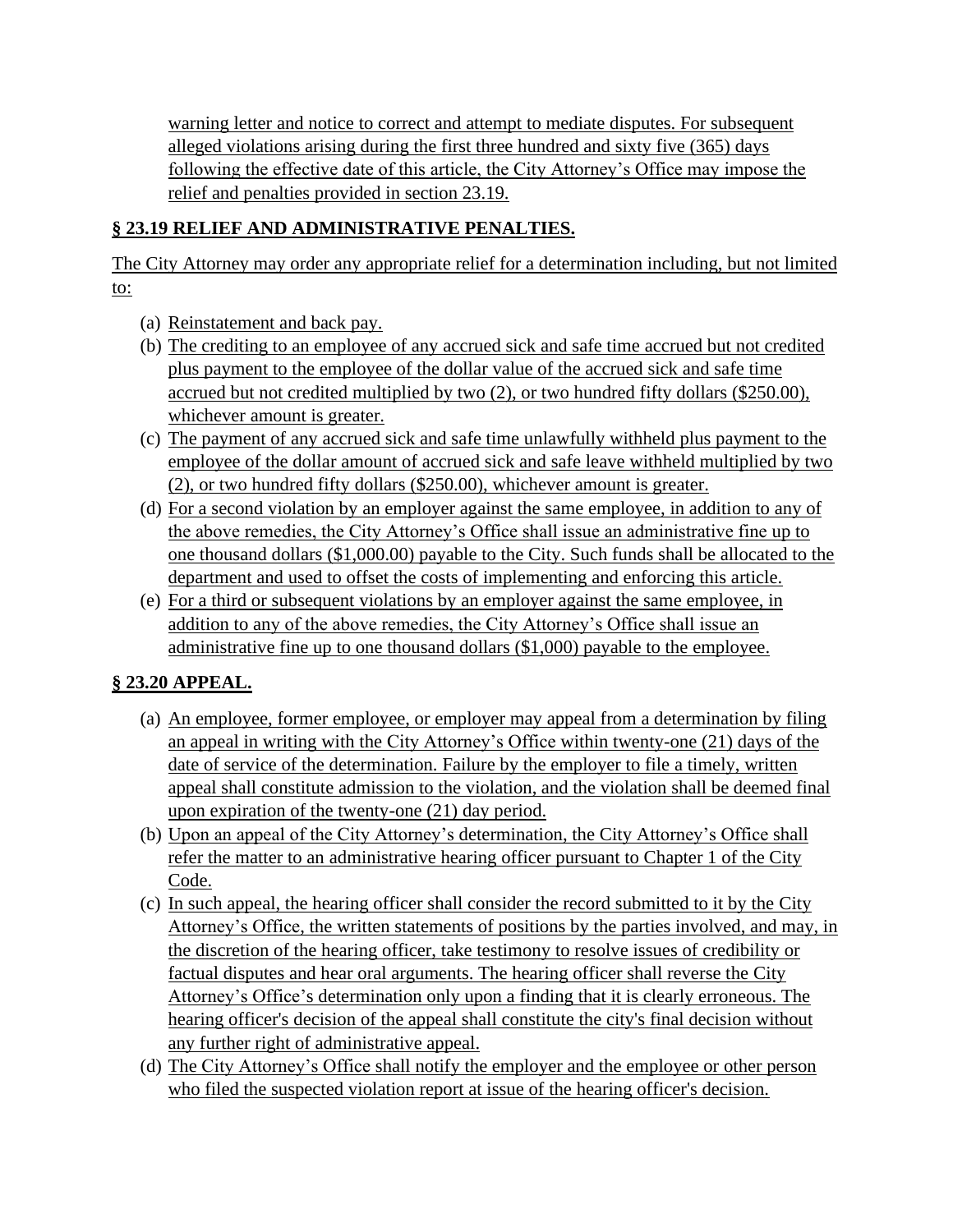- (e) An employer or employee, to the extent provided by law, may appeal the hearing officer's decision by petition for writ of certiorari to the Minnesota Court of Appeals pursuant to Minnesota Statutes, section 606.01.
- (f) If there is no appeal of the City Attorney's Office's determination, the determination shall constitute the city's final decision. A failure to appeal the City Attorney's Office's determination by either the employee, former employee, or employer shall constitute a failure to exhaust administrative remedies, which shall serve as a complete defense to any petition or claim regarding the City Attorney's Office's determination.

# **§ 23.21 CIVIL ENFORCEMENT.**

- (a) Where prompt compliance is not forthcoming with a final determination of violation, the City Attorney's Office may initiate a civil action in a court of competent jurisdiction against an employer, for violating any requirement of this article and, upon prevailing, shall be entitled to such legal or equitable relief as may be appropriate to remedy the violation, including, without limitation, the payment of lost wages, the payment of an additional sum as a civil penalty not to exceed twice the amount awarded for lost wages, and reinstatement in employment and/or injunctive relief and shall be awarded reasonable attorneys' fees and costs.
- (b) A person injured by a violation of this article may, in addition to other remedies provided in this article, bring a civil action in the district court wherein the alleged violation is alleged to have been committed or where the employer has a principal place of business, to recover any and all damages recoverable at law, together with costs and disbursements, including reasonable attorney's fees, and may receive other equitable relief as determined by the court.

## **§ 23.22 NO EFFECT ON MORE GENEROUS SICK AND SAFE LEAVE POLICIES.**

- (a) Nothing in this article shall be construed to discourage employers from adopting or retaining other leave policies, including accrued sick and safe time policies, that provide for greater accrual or use by employees of sick and safe time or that extends other protections to employees.
- (b) Employers, who provide their employees sick and safe time under a paid time off policy, other paid leave policy, or collective bargaining agreement that is sufficient to meet the accrual requirements for sick and safe time under section 23.06 and may be used by the employee for the same purposes and under the same conditions as sick and safe time under section 23.07, are not required to provide additional sick and safe time.
- (c) Nothing in this article shall be construed to prohibit an employer from establishing a policy whereby employees may donate unused accrued sick and safe time to another employee.
- (d) Nothing in this article shall be construed to prohibit an employer from advancing sick and safe time to an employee prior to accrual by such employee.